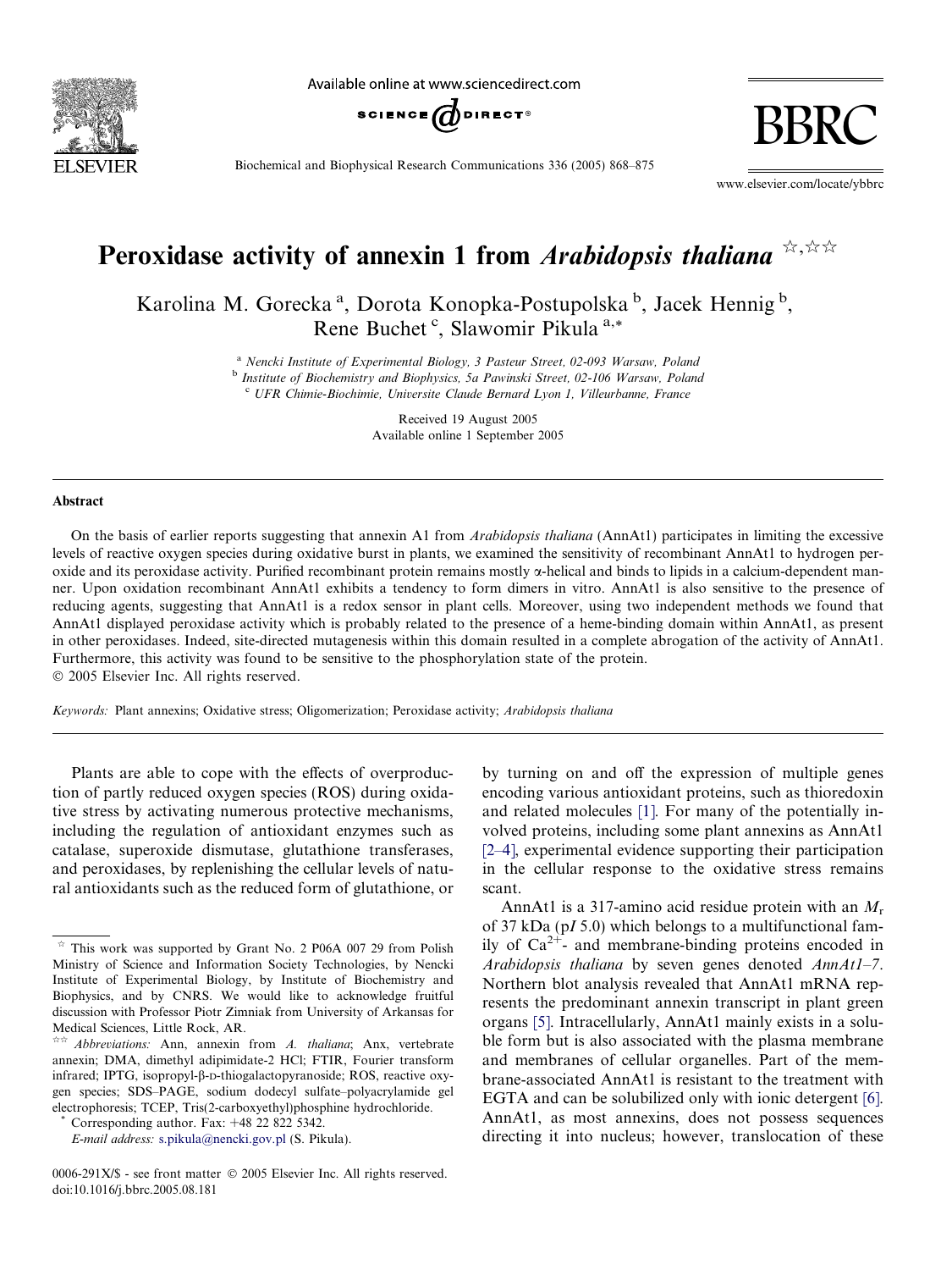<span id="page-1-0"></span>proteins to the nucleus has been observed upon stress stimulation or during development [\[7–10\]](#page-6-0), often accompanied by their posttranslational modification [\[11\]](#page-6-0). Limited experimental evidence suggests that AnnAt1 may be involved in the response of plant cells to osmotic stress [\[12\].](#page-6-0)

In silico analysis of the AnnAt1 primary structure revealed several potential functionally important sequences, among others the presence of a sulfur cluster in AnnAt1, similar to that originally identified in annexin Gh1 from Gossypium hirsutum (cotton fiber) [\[13\]](#page-6-0), suggesting that AnnAt1 could play a role in oxidative stress response. The presence of a histidine residue in AnnAt1 which is conserved in plant peroxidases (within a peroxidase-like domain) may imply that this residue is involved in the peroxidase activity of AnnAt1 (Fig. 1). Consistent with this type of activity, the expression of some annexins [\[14\]](#page-6-0) is induced by factors affecting the redox state of the cell. In addition, it has been suggested that annexins may contribute to the regulation of ROS levels during the oxidative burst, as described for annexins from Medicago sativa [\[8\]](#page-6-0) and mammalian AnxA1, AnxA5, and AnxA6 [\[10,15\]](#page-6-0). It has been also reported that in a heterologous system AnnAt1 is able to protect cells from oxidative stress [\[4,16\].](#page-6-0) The molecular mechanism behind such protective properties of AnnAt1 is largely unknown.

In plant cells, annexins could be regarded as one of the major calcium sensors [\[17\]](#page-6-0). They are relatively abundant, since they can comprise as much as 0.1% of total soluble protein [\[18\]](#page-6-0). They are considered an important element of calcium signaling pathways [\[3\]](#page-6-0). Despite their relatively high abundance and their importance as calcium sensors, annexin structure and functions in plant cells remain poorly characterized. In this report, we provide experimental evidence that recombinant AnnAt1 from A. thaliana, expressed in Escherichia coli and Nicotiana benthamiana, could act as

a peroxidase enzyme. Recombinant AnnAt1 is mostly a-helical and can bind to lipids in a calcium-dependent manner [\[19\]](#page-6-0). We also examined the redox sensitivity and peroxidase activity of AnnAt1. Since numerous unrelated proteins [\[11,20,21\]](#page-6-0), as well as plant annexins [\[13,22\]](#page-6-0), exhibit tendency to form oligomers in response to oxidative stress, we investigated whether AnnAt1 is also able to form oligomers and whether the oligomerization state is affected by the changes in redox state. Furthermore, we characterized the enzymatic activity of recombinant AnnAt1 by measuring oxidation of luminol or Amplex Red reagent in the presence of  $H_2O_2$ . To determine the role of potential posttranslational modifications of AnnAt1, we compared the properties of AnnAt1 and its mutants expressed in prokaryotic ( $E.$  coli) as well as in eukaryotic ( $N.$  benthamiana) systems.

#### Materials and methods

Cloning of AnnAt1 from A. thaliana, its expression in E. coli and in N. benthamiana, and preparation of polyclonal anti-AnnAt1 antibodies. To obtain a full-length cDNA encoding AnnAt1 from A. thaliana, total RNA was isolated from fully expanded leaves of 8-week A. thaliana plants. Specific primers were designed on the basis of *AnnAt1* sequence available in the NCBI database (AF083913). Cloned and purified PCR product was sequenced for identity verification, revealing 100% identity with AnnAt1. For expression in E. coli, the AnnAt1 coding sequence was cloned into the pET 28  $a(+)$  vector to provide an N-terminally fused His6-Tag. Recombinant AnnAt1 and the H40A AnnAt1 mutant were expressed in E. coli strain BL21 after induction with isopropyl- $\beta$ -D-thiogaloctopyranoside (IPTG) for 4 h at 30 °C. From this step, the entire purification procedure was performed at  $4^{\circ}$ C. The bacterial culture was centrifuged at 6000g for 15 min. The pellet was resuspended in a buffer containing 20 mM Tris–HCl, pH 8.0, 50 mM NaCl, 1 mM EGTA, 1 mM EDTA, 2 mM phenylmethylsulfonyl fluoride, 2 mM aprotinin, 0.1 mg/ml DNase, 0.1 mg/ml RNase, and lysozyme (650 U/100 ml bacterial culture), incubated for 30 min, and sonicated three times for 1 min. The homogenate was centrifuged at 10,000g for 15 min. The supernatant was supplemented

|                                                                 | $A$ AnxGh1        | (101)                                  |                                                                                                                                          |  | TKRWTSSNQVLMEIACTRSA (235) | ALLRSTVKCLVYPEKYFE |
|-----------------------------------------------------------------|-------------------|----------------------------------------|------------------------------------------------------------------------------------------------------------------------------------------|--|----------------------------|--------------------|
|                                                                 | AnnAt1            | (96)                                   |                                                                                                                                          |  | TKRWTSSNQVLMEVACTRTS (231) | ALLRSTIOCLTRPELYFV |
|                                                                 | AnnAt2            | (96)                                   |                                                                                                                                          |  | TKMFTKNNWVLVEIACTRPA (231) | KLLRAVITCLTYPEKHFE |
|                                                                 | AnnAt4            | (99)                                   |                                                                                                                                          |  | LKKGEEAYNLIVEVSCTRSA (230) | SLLNEALICLLKPALYFS |
|                                                                 | AnnMs             | (89)                                   |                                                                                                                                          |  | TKMLTSNNSIIVEIASTRSP (223) | KLLRAAIKGLTYPEKYFE |
|                                                                 | AnxA1             | (127)                                  |                                                                                                                                          |  | MKGLGTDEDTLIEILASRTN (262) | KCLTAIVKCATSKPAFFA |
|                                                                 | Anx <sub>A2</sub> | (136)                                  |                                                                                                                                          |  | MKGLGTDEDSLIEIICSRTN (272) | NAFLNLVOCIONKPLYFA |
|                                                                 | Anx <sub>A5</sub> | (99)                                   |                                                                                                                                          |  | LKGAGTNEKVLTEIIASRTP (228) | ETSGNLEOLLLAVVKSIR |
| B<br>AnnAt1<br>AnnAt2<br>AnnAt4<br>peroxidase At<br>HRP<br>type |                   | (19)<br>(19)<br>(19)<br>(166)<br>(147) | OLRTAFEGWGTNE--DLIISILAH<br>QLHKAFSGWGTNE--KLIISILAH<br>GMGVDENALISTL--GKSQKEHRK<br>QLRQNFGQRGLSMH-DLVALSGGH<br>QLKDSFRNVGLNRSSDLVALSGGH |  |                            |                    |
|                                                                 |                   |                                        |                                                                                                                                          |  |                            |                    |

Fig. 1. Amino acid sequence alignment. (A) Evidence of the characteristic sulfur cluster comprising M107, C111, and C239 in AnnAt1. The partial amino acid sequences of the following proteins are compared: AnnGh1 from G. hirsutum (321 amino acid residues, NCBI 1N00\_A) AnnAt1 (317 amino acid residues, NCBI NP\_174810), AnnAt2 (317 amino acid residues, NCBI NP\_201307), AnnAt4 (319 amino acid residues, NCBI NP\_181409), and AnnMs1 from Medicago sativa (alfalfa) (308 amino acid residues, NCBI CAA52903), human AnxA1 (346 amino acid residues, NCBI CAI16496), human AnxA2 isoform 1 (357 amino acid residues, NCBI NP\_001002858), and human AnxA5 (320 amino acid residues, NCBI NP\_001145). (B) A potential peroxidase domain with active His40 residue in AnnAt1. The following sequences are aligned: AnnAt1, AnnAt2, and AnnAt4 from A. thaliana, a peroxidase of A. thaliana (317 amino acid residues, NCBI CAA67550), and a peroxidase from Armoracia rusticana (horseradish) (308 amino acid residues, NCBI 6ATJA).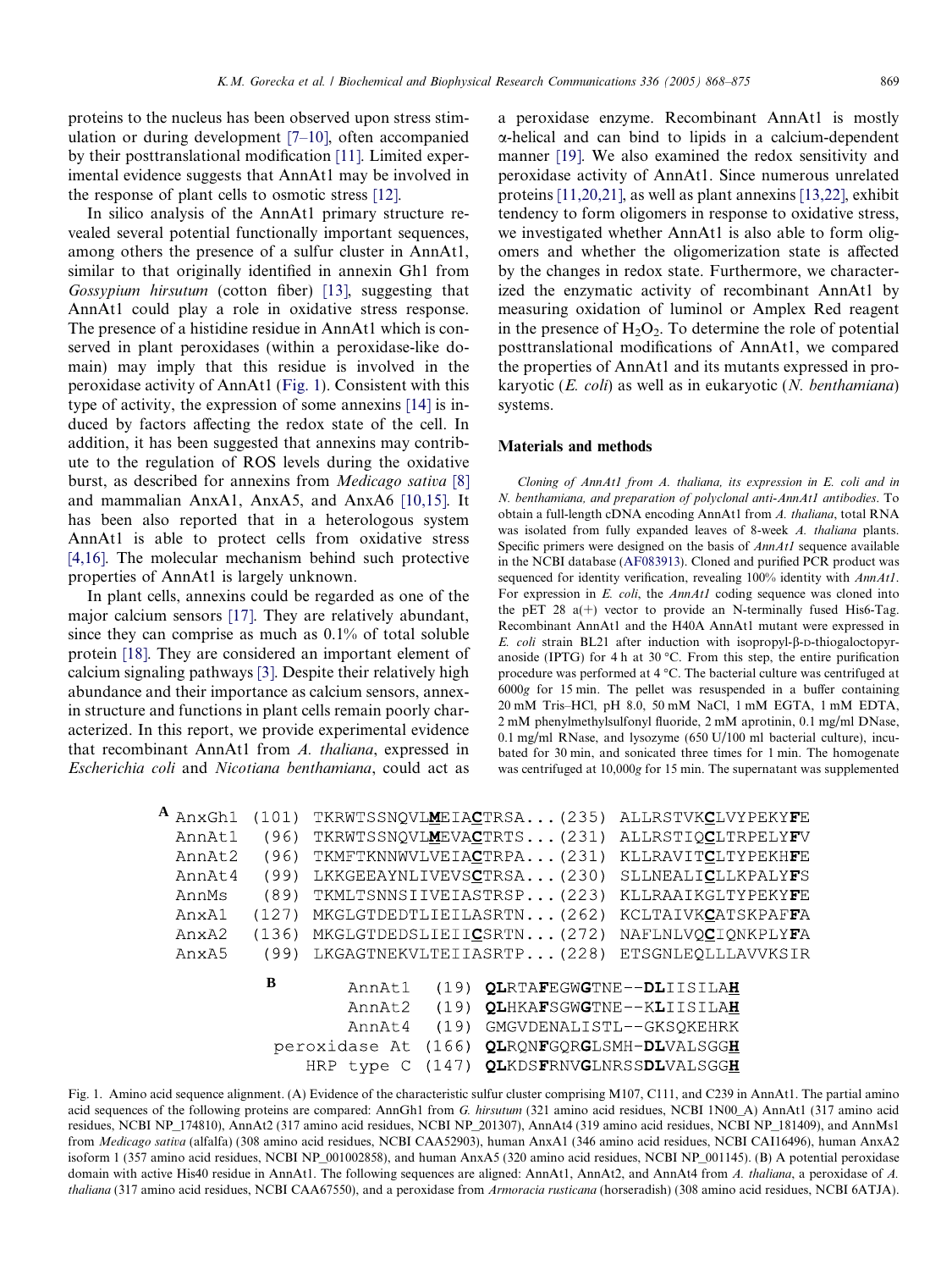with imidazole and NaCl to final concentrations of 10 and 300 mM, respectively. The eukaryotic expression system (N. benthamiana) was based on a deconstructed virus strategy [\[23,24\]](#page-6-0) and was used due to the presence of numerous potential posttranslational modification sites in the primary structure of AnnAt1. Recombinant AnnAt1 expressed in N. benthamiana was obtained by homogenization of leafs in liquid nitrogen followed by resuspending the obtained powder in 20 mM Tris–HCl, pH 8.0, 300 mM NaCl, and 10 mM imidazole, and centrifugation at 12,500g for 10 min (this step has been repeated). AnnAt1 expressed in E. coli or in N. benthamiana was finally purified to homogeneity on a Ni–agarose (Qiagen) column eluted with a linear gradient of imidazole (10–200 mM). The purity of the obtained proteins was verified by sodium dodecyl sulfate–polyacrylamide gel electrophoresis (SDS–PAGE) and silver staining. Anti-AnnAt1 antibodies were raised in rabbits against the full-length recombinant protein expressed in bacteria at the Medical Research Center in Warsaw. The antigen (total 400 ug of protein) was injected into animals with Freund's complete adjuvant (first injection) and Freund's incomplete adjuvant (second and third injections). The antibody was purified by Protein A (Bio-Rad) affinity chromatography.

Fourier transform infrared (FTIR) spectroscopy. Recombinant AnnAt1 purified from E. coli (20 mg protein/ml) was dissolved in  ${}^{2}H_{2}O$ buffer containing 80 mM Tris–HCl,  $p^2H$  7.5, 15 µM EGTA and kept in this solution for 1 h to assure full  $\rm ^1H.^2H$  exchange. The  $p^2H$  of the solution was determined with a glass electrode and was corrected by a value of 0.4 [\[25\].](#page-7-0) Infrared spectra (128 interferograms with  $2 \text{ cm}^{-1}$  resolution) were acquired with a Nicolet 510M FTIR spectrometer equipped with a DTGS detector. The cell (model TFC-M25, Harrick Scientific Corp.) with  $CaF<sub>2</sub>$ windows was kept constantly at 25 °C. The path length was 50  $\mu$ m. Nine individual spectra (from three distinct batches of samples) were measured under the same conditions and were co-added to obtain the final averaged spectrum. The final spectrum of AnnAt1 was not smoothed but was corrected for H2O vapor absorption as previously described for mammalian AnxA6 [\[26\]](#page-7-0).

Binding of AnnAt1 to asolectin liposomes. Large unilamellar liposomes were prepared from asolectin in the presence of 0.25 M sucrose, as described previously [\[27\].](#page-7-0) To determine the binding of AnnAt1 to liposomes, 5 µg of the protein was incubated at  $4^{\circ}$ C for 45 min with 10 µg lipids, in a total volume of  $25 \mu$ . The assay medium contained  $10 \text{ mM}$ Tris–HCl, pH 7.5, 1 mM EGTA, 50 mM NaCl, 0.25 M sucrose, and CaCl<sub>2</sub> in a concentration range from 0 to 5 mM. Liposomes were centrifuged at 12,000g for 10 min. The protein composition of supernatants and pellets was then analyzed by SDS–PAGE.

Oligomerization of AnnAt1. The oligomerization of AnnAt1 in solution was determined by three methods. First, 200 µg of AnnAt1 and 600 µg of molecular weight markers (ovalbumin of  $M_r$  45 kDa, bovine serum albumin of  $M_r$  67 kDa, and aldolase of  $M_r$  160 kDa, 200 µg each) were loaded on the top of a 15 ml sucrose concentration step gradient (7 layers from 5% to 35% sucrose) in the absence and in the presence of 1 mM  $CaCl<sub>2</sub>$  and centrifuged at  $104,000g$  for 24 h. The gradients were then fractionated (0.5 ml fractions beginning from the top) and their protein pattern was analyzed by means of SDS–PAGE on 14% gels. The protein amount in each fraction was quantified using the Ingenius system (Syngene). As a second method, fast performance liquid chromatography (FPLC) has been employed. AnnAt1 (1 mg) in 50 mM NaCl, 20 mM Tris– HCl, pH 7.5 (total volume 300 µl) was loaded on a Superdex 200 column (Amersham) and eluted with the same buffer at a flow rate of 0.5 ml/min. As a third method, AnnAt1 (5 µg per sample) was incubated in 50 mM NaCl, 10 mM Tri-s-HCl, pH 7.5, 1 mM EGTA, either in the absence or presence of various concentrations of  $H_2O_2$  (as indicated in the abscissa to [Fig. 4](#page-4-0)B) in combination with reducing agents dithiothreitol (DTT, up to 30 mM) or  $\beta$ -mercaptoethanol (up to 20 mM) and 2 mM (2-carboxyethyl)phosphine hydrochloride (TCEP) at 4 °C. Samples were collected after 15 min and analyzed by non-reducing SDS–PAGE, followed by Western blot identification of AnnAt1.

Peroxidase activity. Peroxidase activity of recombinant proteins expressed in eukaryotic and prokaryotic systems was tested using two independent methods. The first method is based on the chemiluminescence of oxidized luminol, as follows:

luminol + H<sub>2</sub>O<sub>2</sub>  $_{\text{peroxidase}}^{peroxidase}$  oxidized product of luminol + light

Samples containing the proteins to be analyzed were separated by nondenaturating electrophoresis, were transferred onto a nitrocellulose membrane, covered with the developing solution (ECL kit, Amersham) containing luminol, and exposed to X-ray medical film for 1 h according to the manufacturer's protocol. Alternatively, peroxidase activity of recombinant proteins including AnnAt1 H40A mutant was determined using a fluorometric method with Amplex Red reagent (Molecular Probes) on a Fluorolog 3 spectrofluorimeter (Jobin Yvon Spex, Edison, NJ) with 1-nm slits for both excitation and emission. The assay medium (total volume of  $100 \mu$ l) contained 50 M potassium phosphate buffer, pH 7.4,  $2 \text{ mM } H_2O_2$  Amplex Red reagent at a final concentration of 100  $\mu$ M, and proteins and other additions as described in the figure legend. Measurements were made in quartz cuvettes of optical path length of 10 mm (0.1 ml volume). Fluorescence emission of the product of Amplex Red reagent oxidation, resorufin, was recorded at  $\lambda_{\text{em}}$  590 nm ( $\lambda_{\text{exc}}$  560 nm). The reaction was as follows:

# Amplex  $Red + H_2O_2 \stackrel{peroxidase}{\rightarrow} resorufin + H_2O$

For the determination of the effect of protein phosphorylation on peroxidase activity, prior to measurements, AnnAt1 was incubated with alkaline phosphatase (Sigma, 15 U/ml) at 36 °C for 10 min in a potassium phosphate buffer, pH 7.4. A sample without AnnAt1 was used as a control.

Other procedures. Protein concentration was determined according to the Bradford method [\[28\]](#page-7-0) with bovine serum albumin as a standard. SDS– PAGE (reducing and non-reducing conditions) was performed on 6% stacking and 12% or 14% resolving gels. Gels were stained with Coomassie brilliant blue [\[29\]](#page-7-0) or silver nitrate [\[30\]](#page-7-0) and scanned using Ingenius software to perform semi-quantitative analysis. For Western blots, nitrocellulose was incubated first in 5% bovine serum albumin for 1 h at room temperature and then with the anti-AnnAt1 antibody in concentration of 1:10,000 (in 3% bovine serum albumin) at  $4^{\circ}$ C overnight, followed by incubation with anti-rabbit antibody (Amersham) at the same concentration (in 3% bovine serum albumin) for 1 h at room temperature. Western blots were visualized with the ECL kit (Amersham).

#### Results and discussion

#### Biochemical properties of recombinant AnnAt1

[Fig. 2](#page-3-0)A shows a part of the infrared spectrum of recombinant AnnAt1 expressed in E. coli. This spectrum is similar to that of mammalian AnxA6 [\[30\]](#page-7-0), indicating that AnAt1 contains mostly  $\alpha$ -helical structures as evidenced by the presence of the major peak centered at  $1652 \text{ cm}^{-1}$ (amide 1 region). This is consistent with the X-ray structure of AnnAt1 (PDB Acc. No. 1YCN), annexin Gh1 [\[13\]](#page-6-0) and annexin 24 from Capsicum annuum [\[31\]](#page-7-0). However, the electrophoretic mobilities (under non-denaturating conditions) of AnnAt1 expressed in E. coli and that expressed in N. benthamiana differ significantly [\(Fig. 2](#page-3-0)B, lanes 1c and 2c). No such difference is observed in the protein mobility on the gels run under denaturating conditions ([Fig. 2](#page-3-0)B, lanes 1b and 2b). This finding may suggest that AnnAt1 undergoes posttranslational modifications that may affect biochemical properties of AnnAt1 and resulting different activities. As a typical member of the annexin family of proteins, AnnAt1 should bind lipids in a calcium-dependent manner. As shown in [Fig. 3,](#page-3-0) the binding of protein to asolectin liposomes is largely prevented in the presence of a chelating agent, while it is promoted in the presence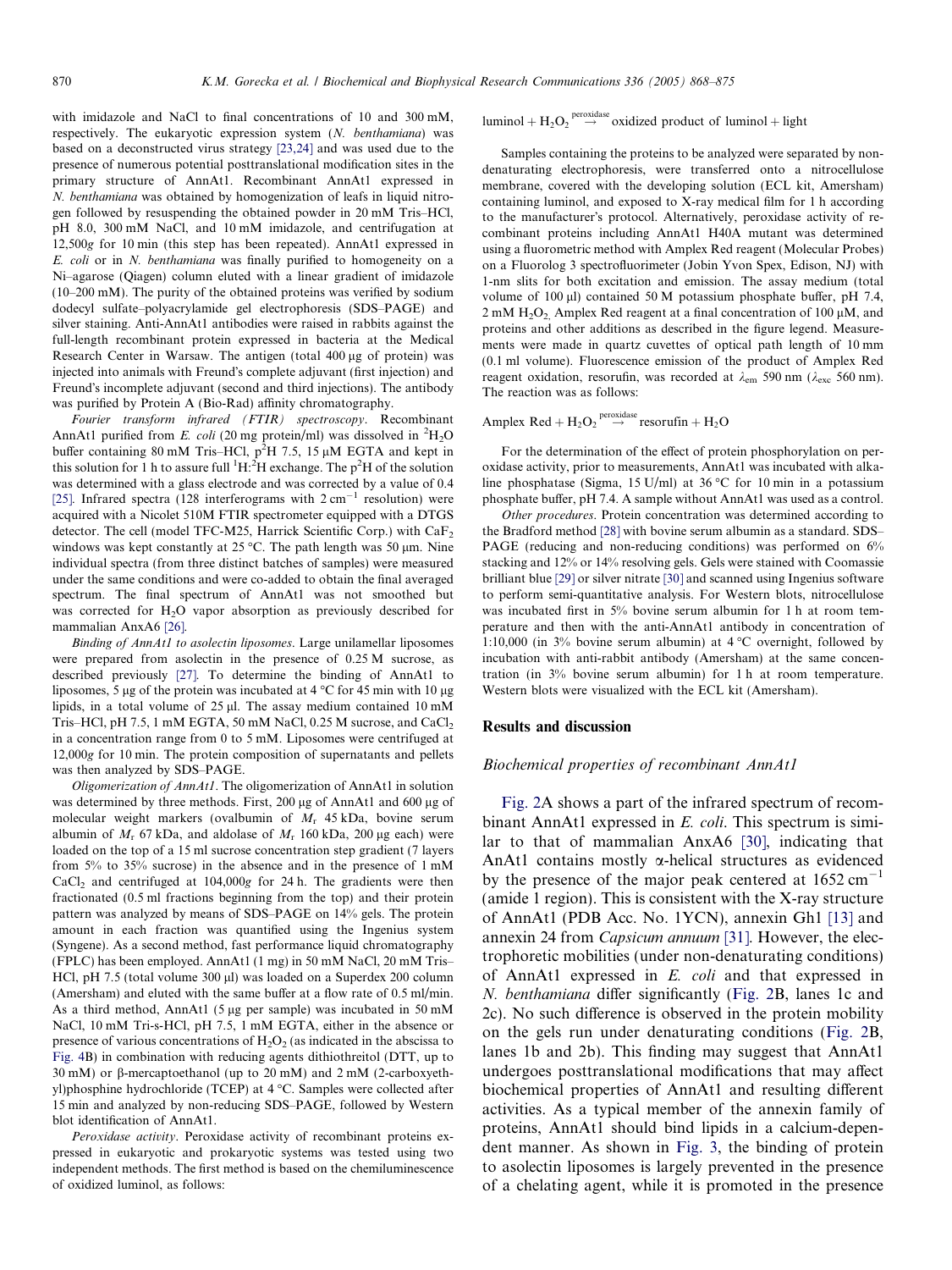<span id="page-3-0"></span>

Fig. 2. Structural properties of recombinant AnnAt1. (A) Non-smoothed averaged infrared spectrum of AnnAt1 (expressed in E. coli) recorded in the absence of  $Ca^{2+}$ . The infrared spectrum of AnnAt1 (20 mg/ml) was recorded in a buffer containing 80 mM Tris–HCl,  $p^2H$  7.5, 15 µM EGTA. A total of nine spectra were collected from three independent protein batches. They were co-added, averaged, and corrected for water vapor. (B) Western blot analysis (a,d) and electrophoretic pattern (b,c) of AnnAt1 expressed in N. benthamiana (lanes 1, 5  $\mu$ g protein) or in E. coli (lanes 2, 5 lg protein). The gels (12%) were run either under denaturating (b) or non-denaturating conditions (c). For immunochemical identification of proteins, the polyclonal anti-AnnAt1 antibodies raised in rabbit were used (see Materials and methods).

of  $Ca^{2+}$  at millimolar concentrations. A detailed analysis of calcium dependence revealed that AnnAt1 binds to liposomes with  $K<sub>D</sub>$  for Ca<sup>2+</sup> equal to 2.6  $\pm$  0.18  $\times$  10<sup>-9</sup> M (Fig. 3). Such low calcium concentration requirement for lipid binding is not frequently found under in vitro conditions for mammalian annexins which are characterized by a calcium concentration requirement that is three orders of magnitude higher (for review see [\[32\]](#page-7-0)). In addition, there is a significant population of the AnnAt1 molecules which bind to liposomes in the absence of calcium (Fig. 3). This is in agreement with the observations on annexins behaving as integral membrane proteins and exhibiting ion channel activity (for review, see [\[33\]\)](#page-7-0). In summary, the data presented above confirmed the suitability of recombinant protein to be used for functional investigations.

## Formation of oligomers by AnnAt1 is induced by  $H_2O_2$  and prevented by reducing agents

One of the characteristic features of plant annexins is the formation of oligomers in the presence of calcium [\[22\].](#page-6-0)



Fig. 3. Functional properties of recombinant His-tagged AnnAt1 expressed in E. coli.  $Ca^{2+}$ -dependent AnnAt1 binding to asolectin liposomes. (A) AnnAt1 was incubated in the absence  $(-)$  or presence  $(+)$  of asolectin liposomes in a buffer supplemented either with 20 mM EGTA (a,b) or with  $5 \text{ mM }$  CaCl<sub>2</sub> (c,d). After 30 min of incubation, samples were centrifuged at 12,000g for 10 min. Supernatants (b,c) and pellets (a,d) were analyzed by SDS–PAGE in 14% gels. (B) Calcium concentration dependence of AnnAt1 binding to liposomes. For further details, see Materials and methods. The mean values of three experiments varying by 5–7% are shown.

Using recombinant AnnAt1 expressed in E. coli and ultracentrifugation in a sucrose concentration gradient, we confirmed that AnnAt1 remains in an equilibrium between monomer and dimer (with an apparent molecular weight of 75 kDa) when compared to marker proteins, ovalbumin, bovine serum albumin, and aldolase [\(Fig. 4](#page-4-0)A). Some higher molecular weight oligomers can be also detected, as observed using cross-linking agents: glutaraldehyde or DMA (not shown). By FPLC we detected protein dimers in a buffer containing no calcium (not shown), as was also observed for the calcium-binding protein calmyrin [\[34\]](#page-7-0). The existence of the sulfur cluster in plant annexins [\[13\]](#page-6-0) encouraged us to hypothesize that, instead of or in addition to calcium, there may be other agents affecting oligomerization of the protein. [Fig. 4B](#page-4-0) shows that also  $H_2O_2$  in a concentration range from 50 to 500  $\mu$ M is a potent inducer of oligomer formation. The formation of AnnAt1 oligomers can be fully prevented by DTT (30 mM; [Fig. 4](#page-4-0)B),  $\beta$ -mercaptoethanol (20 mM), and TCEP (2 mM). At lower concentrations DTT  $(2 \text{ mM})$  and  $\beta$ -mercaptoethanol  $(2 \text{ mM})$ only partially prevented oligomerization in the presence of  $H_2O_2$  what implies the sensitivity of AnnAt1 to the redox state. By performing computer modeling of AnnAt1 [\[35\]](#page-7-0) we found that the  $S_3$  cluster (M107–C111–C239) originally identified in annexin Gh1 [\[13\]](#page-6-0) is also present in AnnAt1 ([Fig. 1A](#page-1-0)). However, the possibility that the  $S_3$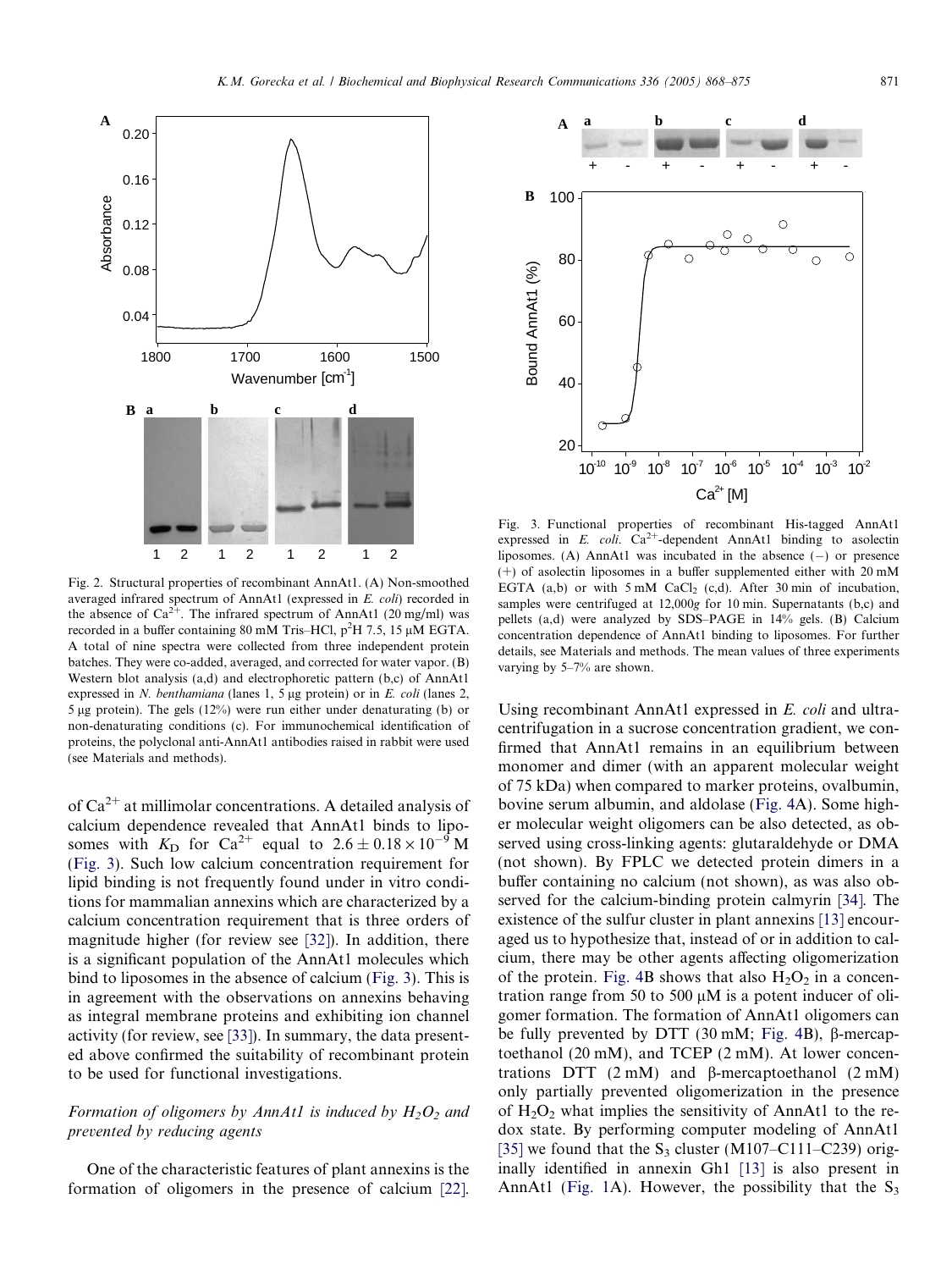<span id="page-4-0"></span>

Fig. 4. Oligomer formation induced by Ca<sup>2+</sup> or H<sub>2</sub>O<sub>2</sub>. (A) Oligomerization of AnnAt1 in the presence of 1 mM CaCl<sub>2</sub> was examined by sucrose density gradient centrifugation in the presence of bovine serum albumin (BSA—67 kDa), ovalbumin (OVA—45 kDa), and aldolase (ALD—160 kDa) as molecular weight markers. The upper panel represents the protein pattern of fractions #3 to #12 (numbered from the top of the gradient) obtained in the course of a typical experiment. The SDS–PAGE was performed on 14% gel stained with Coomassie brilliant blue. The lower panel represents a semiquantitative analysis of AnnAt1 distribution in sucrose gradient fractions. The positions of the peaks for bovine serum albumin, ovalbumin, and aldolase are indicated. The mean values of at least three experiments varying by  $4-8\%$  are shown. (B) Inhibition of AnnAt1 oligomerization induced by  $H_2O_2$  by reducing agents. Western blot of AnnAt1 separated by gel electrophoresis under non-reducing conditions (12% gel), preincubated in the presence of H<sub>2</sub>O<sub>2</sub> at following concentrations 0 (lane 1), 10 (lane 2), 25 (lane 3), 50 (lane 4), 100 (lane 5), 200 (lane 6), 350 (lane 7), and 500 (lane 8)  $\mu$ M without DTT (a) or with 30 mM DTT (b) for 15 min. The lower panel represents a semi-quantitative analysis of monomers of AnnAt1 (5 µg) distribution at different  $H_2O_2$ concentrations. Symbols: filled circles, protein after treatment with 30 mM DTT; open circles, protein without treatment with reducing agent.

cluster is involved in the oligomerization remains hypothetical. The cysteine side chains could form a disulfide bridge as evidenced by the mammalian AnxA2 crystal structure [\[36\]](#page-7-0). We prefer a model in which the M107–C111–C239 residues donate electron to ROS [\[13\]](#page-6-0), and may thus constitute a redox sensor of the molecule inducing specific conformational changes of AnnAt1 or interactions with other proteins by reducing intra- or intermolecular disulfide bonds, necessary for certain complex formation as suggested by Hofmann et al. [\[13\]](#page-6-0).

## Peroxidase activity of AnnAt1

There is strong evidence that AnnAt1 in heterologous systems can protect cells against oxidative stress [\[16,37\]](#page-6-0). This annexin is also able to restore the ability of  $\Delta$ OxyR mutants of E. coli to survive and to grow in the presence of  $H_2O_2$  [\[4\]](#page-6-0). This could be related to a peroxidase activity of AnnAt1 or could result from the AnnAt1 ability to modulate endogenous antioxidant systems [\[16\]](#page-6-0). In this report, we provide experimental evidence that recombinant AnnAt1 exhibits peroxidase activity ([Fig. 5](#page-5-0)). By using the  $H_2O_2$ –luminol system, widely employed for chemiluminescence detection of protein–antibody complexes, we demonstrated that AnnAt1 expressed in N. benthamiana is able to catalyze a peroxidase reaction similar to that of horseradish peroxidase ([Fig. 5](#page-5-0)). AnnAt1 is active at both pH 7.0 and 9.0, irrespective of the presence of liposomes ([Figs.](#page-5-0) [5C](#page-5-0) and D) but not at pH 5.5 (not shown). Under these experimental conditions [\(Fig. 5A](#page-5-0)), AnnAt1 expressed in E. coli has no, or a very low, activity. This may suggest that the peroxidase activity is dependent on posttranslational modifications of the protein as implied from the results of gel electrophoresis performed under non-denaturating conditions ([Fig. 2](#page-3-0)B).

Another independent and more sensitive method of determination of peroxidase activity of AnnAt1 by using Amplex Red permitted us to observe this activity in both AnnAt1 expressed in N. benthamiana and in E. coli. The activity of AnnAt1 expressed in the eukaryotic system was three times higher than that of the E. coli-expressed protein [\(Fig. 6](#page-5-0)). The AnnAt1 activity was protein concentration-dependent. As negative controls, heat-inactivated proteins from N. benthamiana and from E. coli, or bovine serum albumin were used, exhibiting no activity ([Table](#page-6-0) [1\)](#page-6-0). The positive control, e.g., horseradish peroxidase, had an activity six orders of magnitude higher than that of AnnAt1. In summary, these findings strongly suggest that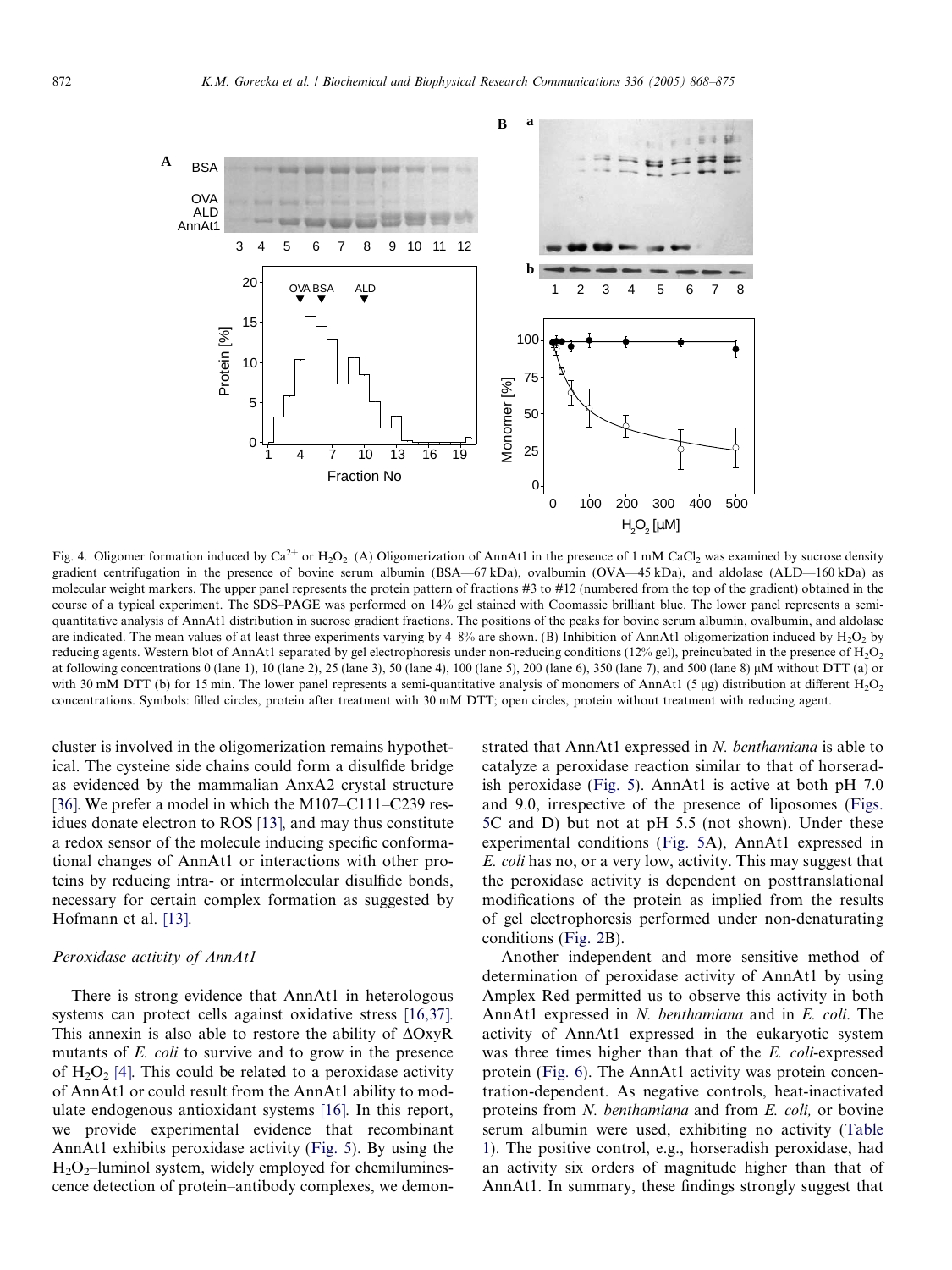<span id="page-5-0"></span>

Fig. 5. Peroxidase activity of recombinant AnnAt1. AnnAt1 (5  $\mu$ g) was expressed in N. benthamiana  $(A, B$ —lanes 1) or in E. coli  $(A, B$ —lanes 2), separated by gel electrophoresis under non-denaturating conditions (12% gel), electrotransferred onto nitrocellulose, and then visualized either directly with the ECL kit (A) or after incubation with anti-AnnAt1 Ab (B). Five microgram of bovine serum albumin (dot 1),  $5 \mu$ g AnnAt1 expressed in N. benthamiana (dot 2) or 10  $\mu$ g AnnAt1 expressed in E. coli (dot 3) were dot-blotted on nitrocellulose and developed in the ECL kit without specific antibodies at pH 7.0 (C) or pH 9.0 (D) in the absence (upper row, panels C and D) or presence of asolectin liposomes (lower row, panels C and D).



Fig. 6. Peroxidase activity of AnnAt1 measured using Amplex Red reagent—time dependence. Comparison of activities of recombinant proteins (50 µg per assay) expressed in N. benthamiana (filled circles), E. coli (open circles), and E. coli mutant H40A (squares).

AnnAt1 is a peroxidase. On the basis of the analysis of the primary structure of AnnAt1, a  $\sim$ 40-amino acid sequence with a conserved H40 residue in the N-terminus of the molecule has been identified, exhibiting similarity to a hemebinding motif of plant peroxidases [\(Fig. 1B](#page-1-0) [\[4\]](#page-6-0)). Our results indicate that AnnAt1 expressed in E. coli and carrying the H40A mutation lacks peroxidase activity similarly to the heat-inactivated protein, confirming the functional relevance of the conserved H40 residue [\(Table 1](#page-6-0)). The activity of AnnAt1 expressed in N. benthamiana after treatment with alkaline phosphatase was lower by 53% than the activity of non-treated AnnAt1 [\(Table 1\)](#page-6-0). Moreover, AnnAt1 expressed in E. coli was less sensitive to this treatment (decrease by 24% in comparison to the not treated protein, [Table 1](#page-6-0)). Both observations suggest that peroxidase activity of AnnAt1 may depend on posttranslational modifications of protein, most likely on phosphorylation.

The peroxidase activity of annexins seems to be physiologically relevant, especially in terms of plant resistance to stress. Under normal growth conditions the production of ROS is low. However, various stressful conditions (drought, desiccation, chilling, heat shock, mechanical wounding, nutrient deprivation, pathogen attack or exposure of heavy metals, UV, radiation or air pollutants) can lead to a disruption of cell homeostasis, to an enhanced production of ROS, and to the feed-back between calcium signaling and ROS accumulation [\[38\].](#page-7-0)

### **Conclusions**

In this report, we provide experimental evidence that AnnAt1 from A. thaliana expressed in heterologous systems is mostly an  $\alpha$ -helical protein that is able to bind asolectin liposomes as model membranes at submicromolar calcium concentrations. In addition, recombinant AnnAt1 binds to a limited extent to F-actin in a  $Ca^{2+}$ -independent manner. These features are characteristic for most members of the annexin family of eukaryotic proteins examined to date, sharing highly similar secondary and tertiary structures [\[19\].](#page-6-0) These properties are related to the presence of functional domains in the AnnAt1 molecule such as multiple endonexin folds responsible for binding of annexins to membranous anionic lipids in a calcium-dependent manner and for the F-actin binding permitting an interaction of annexins with the cytoskeleton. By examining the primary structure of AnnAt1, other potentially functional domains present exclusively in some but not all annexins may be identified, such as a sulfur cluster formed by M107, C111, and C239 residues [\[13\]](#page-6-0), and a heme-binding domain similar to that present in plant peroxidases [\[4\]](#page-6-0). These domains suggest that AnnAt1 may play a role in the cellular response to oxidative stress. In the course of our work, we found that these domains might indeed be functional in AnnAt1, at least under in vitro conditions. We observed formation of dimers and larger oligomers by AnnAt1 induced by  $H_2O_2$ . Formation of such oligomers was largely prevented by the addition of reducing agents, DTT,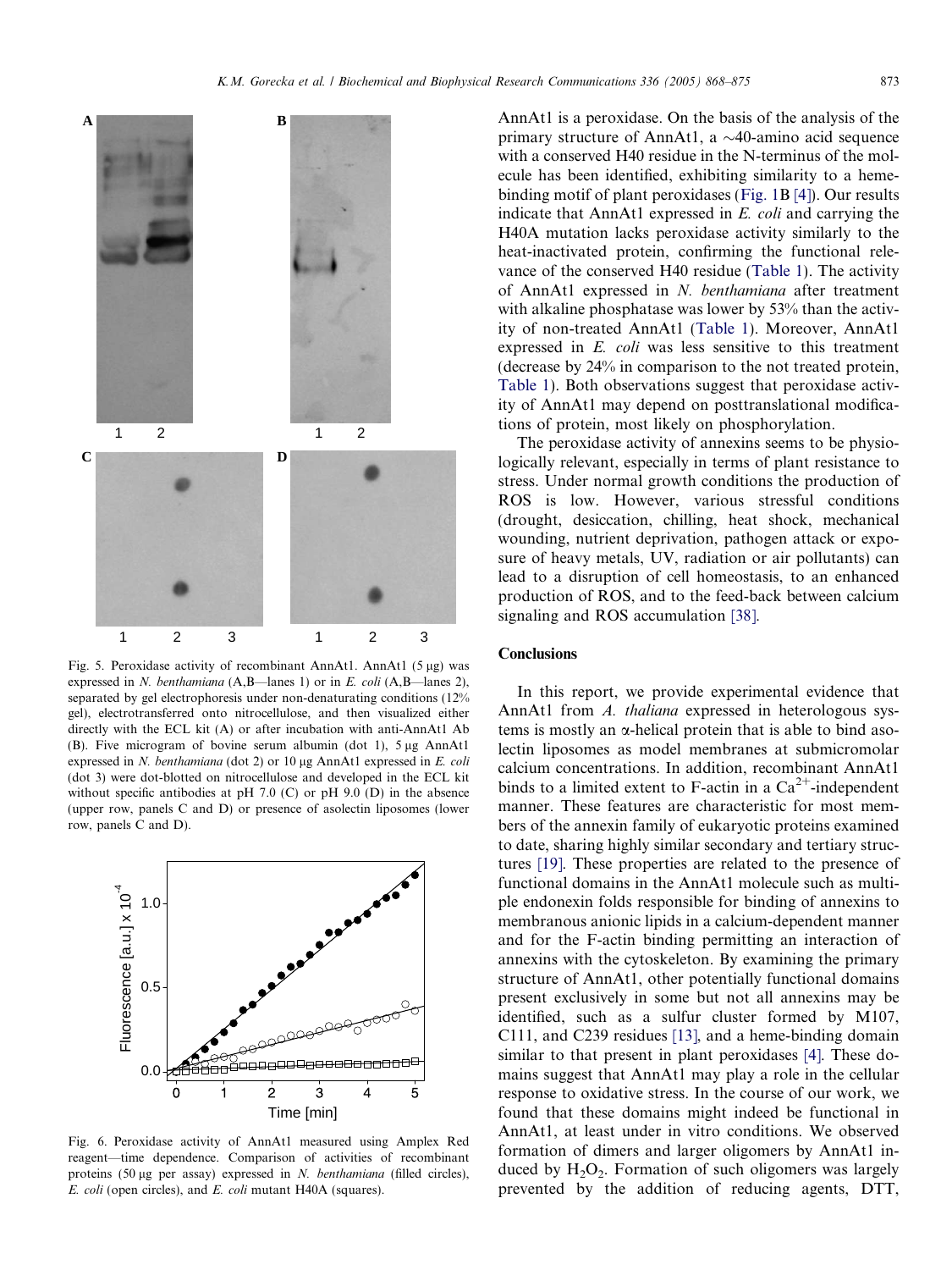<span id="page-6-0"></span>

| Table 1                                                                    |  |
|----------------------------------------------------------------------------|--|
| Peroxidase activity of recombinant AnnAt1 measured by using Amplex reagent |  |

| Protein expressed in biological systems and further treatment as indicated | Enzyme activity $\times 10^{-4}$ ( $\Delta F$ /min/mg protein) |
|----------------------------------------------------------------------------|----------------------------------------------------------------|
| AnnAt1 (N. benthamiana)                                                    | $4.88 \pm 1.10$ (n = 8)                                        |
| AnnAt1 (N. benthamiana) treated with alkaline phosphatase                  | $2.25 \pm 0.39$ (n = 2)                                        |
| AnnAt1 (N. benthamiana) temperature denaturated                            | $0.37 \pm 0.12$ (n = 3)                                        |
| AnnAtl $(E. \text{ coli})$                                                 | $1.69 \pm 0.25$ (n = 8)                                        |
| AnnAt1 $(E. \text{ coli})$ treated with alkaline phosphatase               | $1.28 \pm 0.12$ (n = 3)                                        |
| AnnAt1 ( <i>E. coli</i> ) mutant H40A                                      | $0.25 \pm 0.04$ (n = 4)                                        |
| AnnAt1 ( <i>E. coli</i> ) temperature denaturated                          | $0.25 \pm 0.05$ (n = 3)                                        |
| Horseradish peroxidase                                                     | $3.33 \pm 0.48 \times 10^6$ (n = 5)                            |
| Bovine serum albumin                                                       | 0 $(n=3)$                                                      |

The activity is expressed as change of fluorescence  $(\Delta F)$ , in arbitrary units) per minute per milligram of protein determined over a time interval within which the activity was proportional to time and to protein concentration  $(0-50 \mu g$  per assay)  $\pm$  SD. The number of determinations (*n*) is given in parentheses.

b-mercaptoethanol, and TCEP. Although AnnAt1 is able to sense the redox state, the protein could also act as an antioxidant enzyme by eliminating  $H_2O_2$ , and protecting the cells from oxidative stress and apoptosis. The peroxidase activity of annexin-like protein poxy5 from A. thaliana, both as a recombinant protein expressed in E. coli and as a purified protein from A. thaliana, was for the first time described by Gidrol et al. [4] who identified a characteristic peroxidase motif within the poxy5 N-terminal sequence. AnnAt1 from A. thaliana contains the same motif, however the recombinant AnnAt1 expressed in E. coli is characterized by a much lower peroxidase activity under our experimental conditions than that of the protein expressed in N. benthamiana. AnnAt1 expressed in N. benthamiana revealed peroxidase activity, but also differed in some overall characteristics from E. coli-expressed annexin suggestive of posttranslational modifications which may be of particular importance for the biological activity of AnnAt1. Further studies are required to characterize the redox-sensing domain and the peroxidase activity of AnnAt1, as well as to identify its physiological substrates and to determine its participation in the organism's defense system against oxidative stress.

#### References

- [1] H. Nakamura, Thioredoxin and its related molecules: update 2005, Antioxid. Redox Signal. 7 (2005) 823–828.
- [2] D.P. Selmer, T.S. Potikha, Structures and functions of annexins in plants, Cell. Mol. Life Sci. 53 (1997) 546–553.
- [3] G.B. Clark, G. Thompson Jr., S.J. Roux, Signal transduction mechanisms in plants: an overview, Curr. Sci. 80 (2001) 170–177.
- [4] X. Gidrol, P.A. Sabelli, Y.S. Fern, A.K. Kush, Annexin-like protein from Arabidopsis thaliana rescues delta oxyR mutant of Escherichia  $\text{coli}$  from  $\text{H}_2\text{O}_2$  stress, Proc. Natl. Acad. Sci. USA 93 (1996) 11268– 11273.
- [5] G.B. Clark, D. Lee, M. Dauwalder, S.J. Roux, Immunolocalization and histochemical evidence for the association of two different Arabidopsis annexins with secretion during early seedling growth and development, Planta 220 (2005) 621–631.
- [6] G.B. Clark, A. Sessions, D.J. Eastburn, S.J. Roux, Differential expression of members of the annexin multigene family in Arabidopsis, Plant Physiol. 126 (2001) 1072–1084.
- [7] G.B. Clark, M. Dauwalder, S.J. Roux, Immunological and biochemical evidence for nuclear localization of annexin in peas, Plant Physiol. Biochem. 36 (1998) 621–627.
- [8] I. Kovacs, F. Ayaydin, A. Oberschall, I. Ipacs, S. Bottka, S. Pongor, D. Dudits, E.C. Toth, Immunolocalization of a novel annexin-like protein encoded by a stress and abscisic acid responsive gene in alfalfa, Plant J. 15 (1998) 185–197.
- [9] F. Carvalho-Niebel, A.C. Timmers, M. Chabaud, A. Defaux-Petras, D.G. Barker, The Nod factor-elicited annexin MtAnn1 is preferentially localised at the nuclear periphery in symbiotically activated root tissues of Medicago truncatula, Plant J. 32 (2002) 343–352.
- [10] H.J. Rhee, G.Y. Kim, J.W. Huh, S.W. Kim, D.S. Na, Annexin I is a stress protein induced by heat, oxidative stress and a sulfhydrylreactive agent, Eur. J. Biochem. 267 (2000) 3220–3225.
- [11] N. Katoh, T. Suzuki, A. Yuasa, T. Miyamoto, Distribution of annexins I, II, and IV in bovine mammary gland, J. Dairy Sci. 78 (1995) 2382–2387.
- [12] S. Lee, E.J. Lee, E.J. Yang, J.E. Lee, A.R. Park, W.H. Song, O.K. Park, Proteomic identification of annexins, calcium-dependent membrane binding proteins that mediate osmotic stress and abscisic acid signal transduction in Arabidopsis, Plant Cell 16 (2004) 1378–1391.
- [13] A. Hofmann, D.P. Delmer, A. Wlodawer, The crystal structure of annexin Gh1 from Gossypium hirsutum reveals an unusual S3 cluster, Eur. J. Biochem. 270 (2003) 2557–2564.
- [14] T. Tanaka, S. Akatsuka, M. Ozeki, T. Shirase, H. Hiai, S. Toyokuni, Redox regulation of annexin 2 and its implications for oxidative stress-induced renal carcinogenesis and metastasis, Oncogene 23 (2004) 3980–3989.
- [15] S.M. Sacre, S.E. Moss, Intracellular localization of endothelial cell annexins is differentially regulated by oxidative stress, Exp. Cell Res. 274 (2002) 254–263.
- [16] A. Kush, K. Sabapathy, Oxy5, a novel protein from Arabidopsis thaliana, protects mammalian cells from oxidative stress, Int. J. Biochem. Cell Biol. 33 (2001) 591–602.
- [17] J. Kopka, C. Pical, A.M. Hetherington, B. Muller-Rober,  $Ca^{2+}/$ phospholipid-binding (C2) domain in multiple plant proteins: novel components of the calcium-sensing apparatus, Plant Mol. Biol. 36 (1998) 627–637.
- [18] G.B. Clark, S.J. Roux, Annexins of plant cells, Plant Physiol. 109 (1995) 1133–1139.
- [19] S.E. Moss, R.O. Morgan, The annexins, Genome Biol. 5 (2004) 219.
- [20] S. Lee, D. Eisenberg, Seeded conversion of recombinant prion protein to a disulfide-bonded oligomer by a reduction–oxidation process, Nat. Struct. Biol. 10 (2003) 725–730.
- [21] C. Diaz-Latoud, E. Buache, E. Javouhey, A.P. Arrigo, Substitution of the unique cysteine residue of murine Hsp25 interferes with the protective activity of this stress protein through inhibition of dimer formation, Antioxid. Redox Signal. 7 (2005) 436–445.
- [22] A. Hofmann, S. Ruviniv, S. Hess, R. Schantz, D. Delmer, A. Wlodawer, Plant annexins form calcium-independent oligomers in solution, Protein Sci. 11 (2002) 2033–2040.
- [23] Y. Gleba, S. Marillonnet, V. Klimyuk, Engineering viral expression vectors for plants: the 'full virus' and the 'deconstructed virus' strategies, Curr. Opin. Plant Biol. 7 (2004) 182–188.